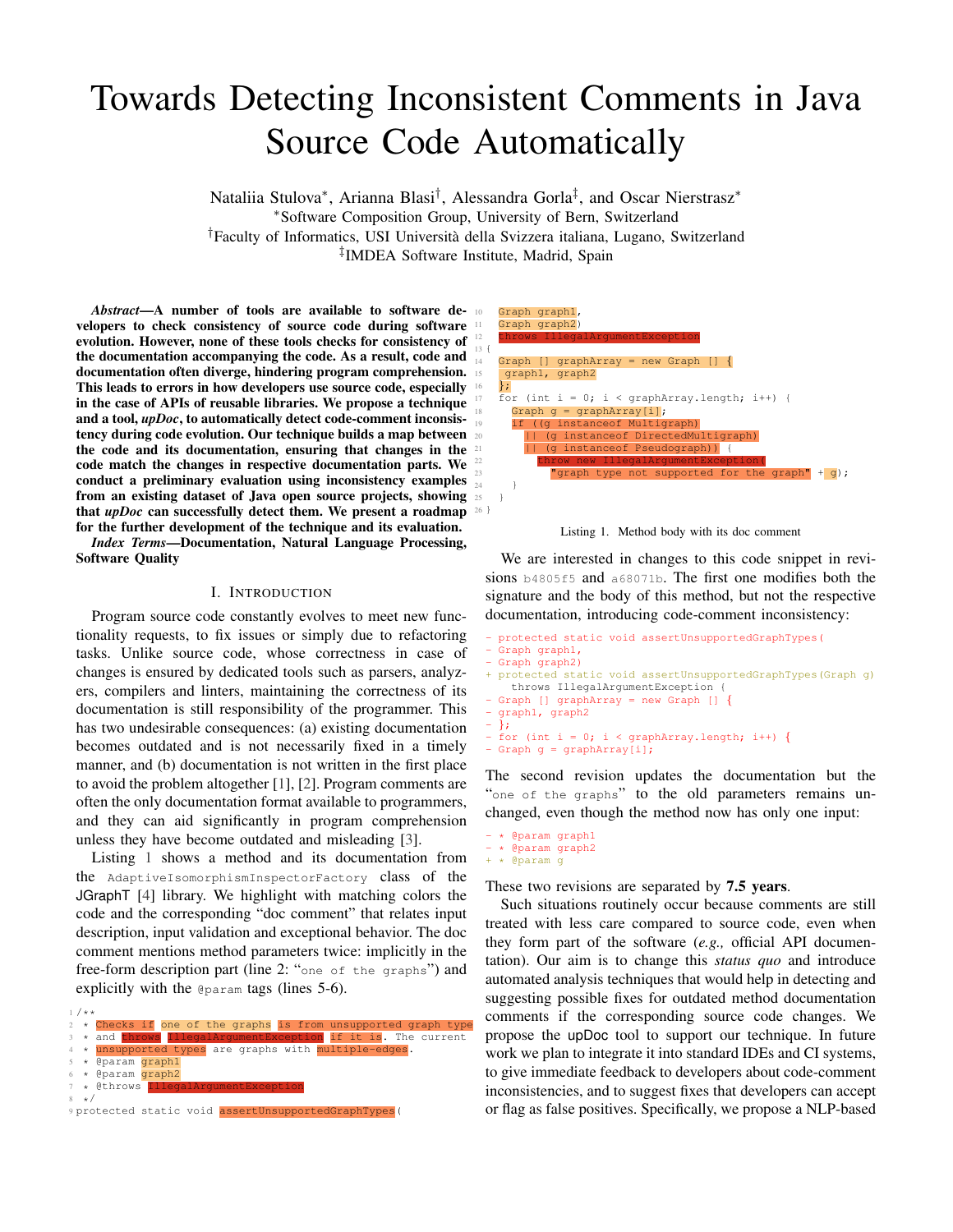

Fig. 1. upDoc workflow diagram

approach to inconsistency detection based on fine-grained *mapping between source code and documentation*.

Our motivation is supported by the results of two separate studies of co-evolution of comments and code on open source Java programs. Fluri *et al.* [\[1\]](#page-4-0) aim to understand how changes in the source code affect the respective comments. They note that (a) comment change is triggered by the respective code change in less than half cases of code changes, and (b) for some projects, up to 10% of those comment changes happen more than 3 revisions later. Wen *et al.* [\[2\]](#page-4-1) performe a largescale *quantitative and qualitative* study that involved an automatic analysis of code changes in 1500 projects and a manual analysis of 500 commits. Authors confirm that *"in most of the cases, code and comments do not co-evolve"* simultaneously. Moreover, co-evolution occurs roughly in 20% of the time. These studies also stress that documentation comments have become first class citizens in code changes and refactoring, yet currently they are still treated more *syntactically* rather than *semantically*. State of the art techniques capture inconsistencies only by means of predefined patterns, and thus miss cases such as the reference to "one of the graphs" of the motivating example. With upDoc we aim to go one step further by semantically analyzing comments and code and thus detecting even non-obvious relations.

#### II. WHAT'S UPDOC?

We schematically illustrate the full upDoc architecture and workflow in Figure [1.](#page-1-0) The tool consists of five principal modules combined in a *pipe and filter architecture*:

- *Parser* (Sec. [III-A\)](#page-1-1) is the pipeline entry point; it takes two revisions of a Java class source code and extracts tuples of method bodies and their doc comments into an intermediate representation.
- *Mapper* (Sec. [III-B\)](#page-1-2) creates a mapping between the structural units of the source code and the comment for each method of the code version *before* the change, *i.e.,* SourceCode v.0 in Figure [1.](#page-1-0)
- *Change Extractor* (Sec. [V-B\)](#page-3-0) compares the two representations produced by the *Parser* module for both source code versions comprising the change and creates a diff for both code and comment structural units for each method.
- *Change Analyzer* (Sec. [V-C\)](#page-3-1) inspects the changes in the two revisions of each method: if there are any detected changes in the code (as registered in the diff), it uses the

<span id="page-1-0"></span>mapping to check that all related comments are changed as well (and thus also registered in the diff). This module produces the final report on whether a comment should be further altered to match the code changes.

• *Fix Advisor* (Sec. [V-D\)](#page-3-2) combines the information about the necessary changes and a suitable fix template to automatically suggest reasonable modifications to the programmer.

#### III. CURRENT IMPLEMENTATION

#### <span id="page-1-1"></span>*A. Source Code Parsing*

We rely on the Javaparser [\[5\]](#page-4-4) library to extract doc comments [\[6\]](#page-4-5) and method-level AST nodes from the Java source code, and we interface with it while creating the structured intermediate representation of the code that upDoc works with. For each comment we extract both the free-text descriptive comment part and the sentences starting with tags @param, @exception, @throws, and @return. We disregard sentences with other tags as they typically contain information that is not related to the implementation. Note that each of these comment parts could be composed of multiple sentences, and a comment sentence is the smallest unit our technique works on. For each method we extract its signature AST nodes only, and we store the method name, return type name, thrown exception type names, and parameter names together with respective type names for each of them.

# <span id="page-1-2"></span>*B. Code to Comment Mapping*

We pre-process the full text of each doc comment by removing any HTML markup such as  $\langle p \rangle$  and  $\langle q \rangle$  tags and any Javadoc markup such as  ${$ @code ... }. Next, from each doc comment we extract the full period-terminated sentences using the Stanford CoreNLP toolkit [\[7\]](#page-4-6). Finally, we produce a bag-ofwords (BoW) representation of each sentence by (a) splitting all code identifiers into constituents with regular expressions that allow for camelCase and special character splitting, (b) expanding abbreviations with a custom list (we plan to enhance it by incorporating the dataset of [\[8\]](#page-4-7)), (c) reducing each word to its stem, and (d) filtering out stop-words with the "Short English stopwords list" [\[9\]](#page-4-8).

We use AST-based representations of source code, just as ChangeDistiller [\[10\]](#page-4-9) tool and the GumTree framework [\[11\]](#page-4-10). AST-based representation allows us to vary the granularity of the source code elements (as AST nodes at different depths)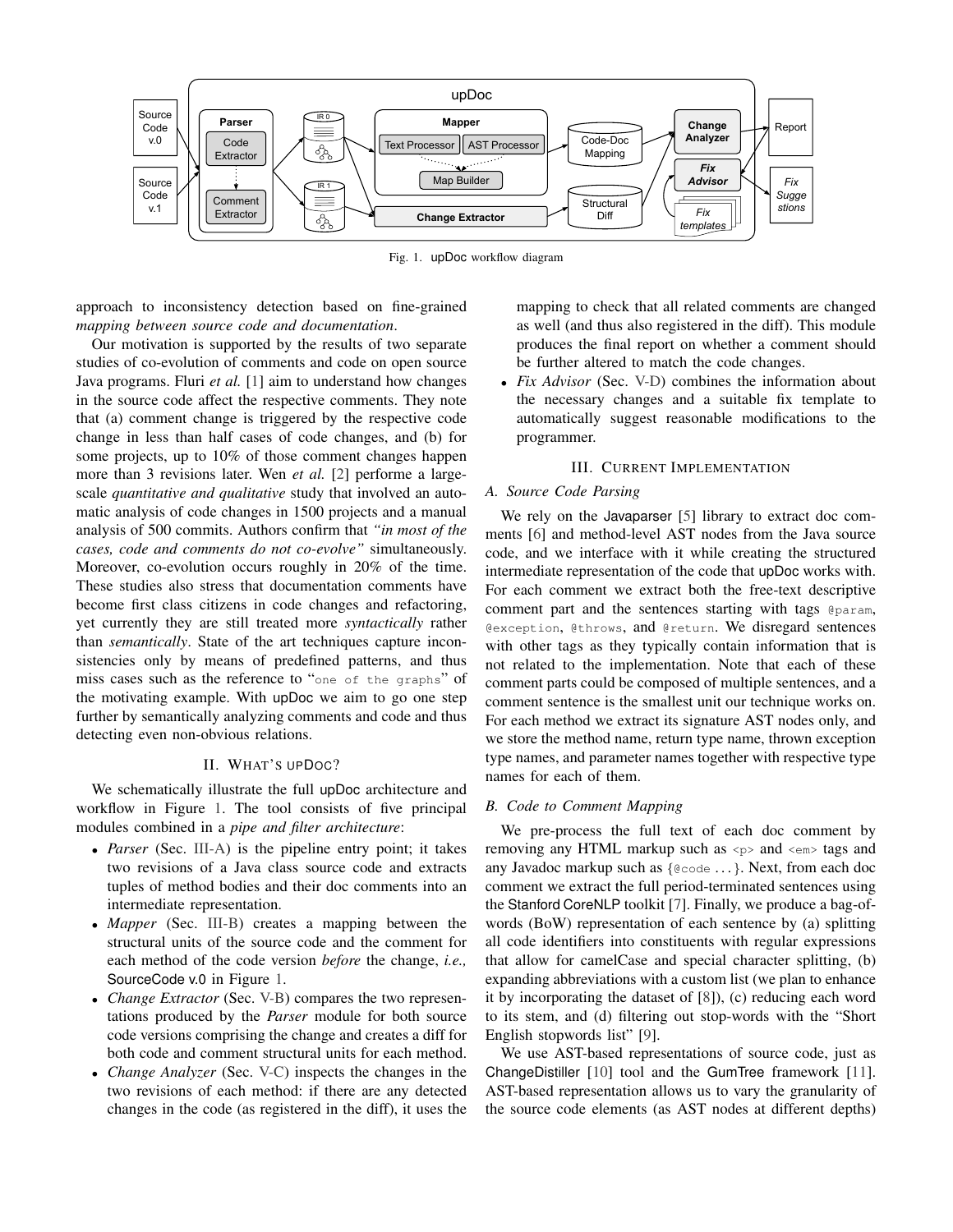| <b>TABLE I</b> |  |                                        |  |  |  |
|----------------|--|----------------------------------------|--|--|--|
|                |  | <b>SIMILARITY MEASURES SENSITIVITY</b> |  |  |  |

<span id="page-2-0"></span>

| Comment                    | $[1:  leg, 1:argument, 1:throw, 1:one, 1:except, 1:check, 1:unsupport, 1:type, 2:graph]$                                                                                                                                                                                                           |                                         |                                 |
|----------------------------|----------------------------------------------------------------------------------------------------------------------------------------------------------------------------------------------------------------------------------------------------------------------------------------------------|-----------------------------------------|---------------------------------|
|                            |                                                                                                                                                                                                                                                                                                    | Word Mover's Distance Cosine Similarity |                                 |
| Method (BC)<br>Method (AC) | $[1:]$ illeg, $1:$ argument, $1:$ void, $1:$ assert, $1:$ except, $1:$ unsupport, $1:$ type, $4:$ graph, $1:$ first, $1:$ second<br>$[1:] \text{llge}, 1: \text{argument}, 1: \text{void}, 1: \text{assert}, 1: \text{g}, 1: \text{except}, 1: \text{unsupport}, 1: \text{type}, 2: \text{graph}]$ | 70%<br>66\% $(-4\%)$                    | 75%<br>$75\%$ (no score change) |

mapped to the comment text. We build the bag-of-words representation of AST nodes (currently, only method signature nodes) similarly to how we do it for the comments.

We produce a many-to-many mapping between the AST nodes of source code and sentences of the comments. The mapping reflects how *similar* code is to its relative natural language documentation comment. This depends on the vocabularies of the units of these two elements. For a code and a comment unit to be related and included into the mapping the similarity score of their BoW representations must be higher than a predefined threshold. There are various metrics to assess the similarity between two texts. Some of them, like *cosine similarity*, can only assess lexical similarity. Others, such as Word Mover's Distance [\[12\]](#page-4-11) have a *semantic* understanding of natural language words. It is possible to employ them thanks to the existence of many pre-trained models [\[13\]](#page-4-12)[\[14\]](#page-4-13).

To illustrate the advantage of a semantic understanding of text over a more naive one, consider once again the code example of the Listing [1.](#page-0-0) In Table [I](#page-2-0) we report similarity scores of the BoW representations of the comment text (which did not change), and the method signature before and after the change (BC and AC respectively). Using Word Mover's Distance upDoc can relate the method parameters graph1 and graph2 to the independent clause of the first sentence of the method doc comment ("Checks if one of the graphs is from unsupported graph type"). When Graph graph1 and Graph graph2 disappear to leave only Graph g, the semantic understanding detects a decrease of the similarity with respect to the comment. With cosine similarity upDoc does not detect this inconsistency as the vocabulary is still too syntactically similar, despite the change.

We implement both metrics in upDoc as one of our goals is to study performance baselines for code-coment inconsistencies detection using simple BoW representation. These baselines then can be used to evaluate how our technique is competitive with more elaborate approaches that rely on more advanced NLP techniques and semantic models of code and comment vocabularies.

## IV. PRELIMINARY EVALUATION

Our evaluation of upDoc assesses whether our approach to code-comment mapping produces reliable links between method implementation and documentation. For this purpose we rely on the dataset produced by Wen et al. [\[2\]](#page-4-1) of 500 commits of supposed documentation fixes for Java methods. In our experiment we inspect the differences between codecomment mappings in two source code versions. We run

upDoc on the version before the commit, which is supposed to have at least one inconsistency, and on the commited version, which is supposed to fix inconsistencies. As upDoc evaluates the code-comment consistency based on similarity scores as described in Section [III-B,](#page-1-2) our research hypothesis is that *upDoc would report higher similarity scores in a mapping for the fixed version*.

We focus on the first 50 entries of the dataset, and we manually analyze the results of upDoc runs. We first check the quality of these entries and discard 8 of them because none of the changes involved comment lines (*i.e.,* these are false positives admittedly included in the dataset [\[2\]](#page-4-1)). We further discard entries that do not involve comments that upDoc focuses on: 4 documentation changes affecting only classlevel doc comments (either general class or field descriptions), and 18 entries that involve changes only in comments within method bodies (*i.e.,* implementation comments which upDoc does not process yet). This leaves us with 20 commits, each involving one or more changes in method doc comments which we use to evaluate mappings produced by upDoc.

For these 20 commits, which amount to a total of 67 changes, we follow this evaluation protocol: 1) We run upDoc on the version right before the commit, and we store the similarity score for each method and corresponding comment affected by the change. 2) We run upDoc on the supposedly fixed version. 3) We compare the similarity score for each method signature and each corresponding doc comment sentence, before and after the change. We reportthe following:

- In 50 cases the similarity scores improve as expected. Nearly half of these cases (24 out of 50) are trivial cases where there was no documentation and developers added some. 26 cases are instead actual fixes or significant semantic improvements to the comment text.
- In 10 cases the similarity scores did not change. Manual analysis reveales that all these changes are either minor formatting fixes (*e.g.,* adding/removing white spaces and new lines) or other minor edits that do not change the semantics of the documentation. The results produced by upDoc are thus expected, since these changes do not address a real code-comment inconsistency.
- In 7 cases upDoc reports unexpected decreases in the similarity scores. The manual analysis shows that these are all due to current limitations of the prototype, which at the moment analyzes only method signatures. Details included in the documentation indeed could match similar elements in the method body, but they do not always match the signature alone.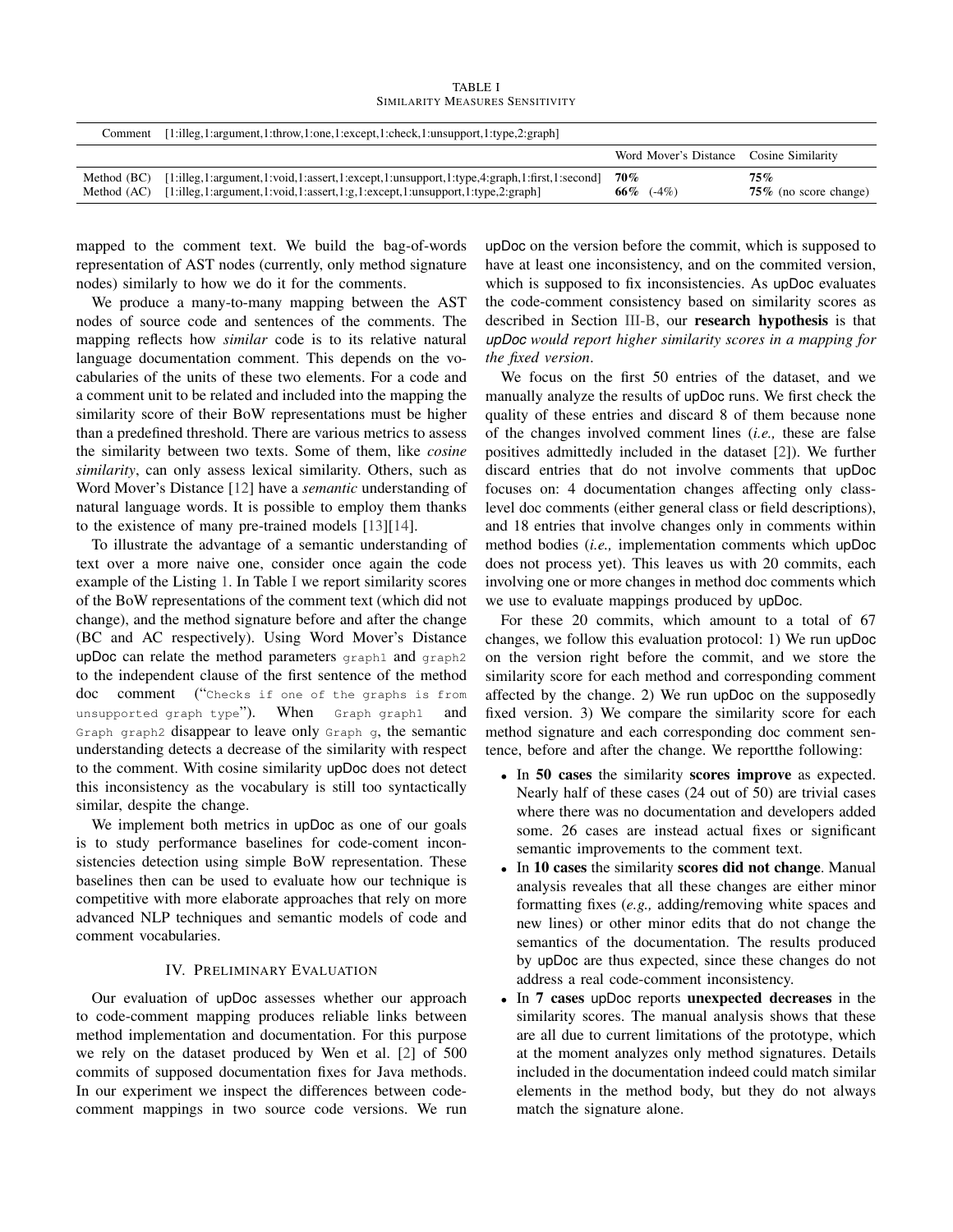On this small dataset upDoc achieves the same results both running with Word Mover's Distance and cosine similarity. As confirmed in previous research [\[15\]](#page-4-14), [\[16\]](#page-4-15), developers tend to write documentation with a vocabulary that is close to the one composing code entities names. It is thus not surprising that, on a limited dataset of 67 changes, a clear advantage of Word Mover's Distance may not emerge. However, measures like cosine similarity cannot grasp inconsistencies like the one in Listing [1.](#page-0-0) Given the higher flexibility of Word Mover's Distance, we think it is worth keeping a semantic understanding of natural language to face complex code-comment inconsistencies that exist in practice.

*upDoc's mapping between methods and doc comments accurately reflects inconsistencies in 90% of the cases.*

#### V. ONGOING AND FUTURE WORK

# *A. Improving Parsing and Mapping*

We now list improvements that would allow upDoc to better exploit all the useful information conveyed by both the natural language comments and the code, thus making the mapping between them more precise and reliable.

We plan to enhance our current bag-of-words representations to include the original non-split identifiers appearing in the comment text and in the source code, increasing the mapping robustness as implemented in [\[15\]](#page-4-14).We also plan to add a constituency parsing step to split compound sentences and construct a more fine-grained mapping. Moreover, we plan to add synonyms support both using common English synonym sets like WordNet[\[17\]](#page-4-16) and software-specific ones like SWordNet[\[18\]](#page-4-17). At the same time we can benefit from the coreference resolution facilities of the CorefAnnotator component of CoreNLP [\[7\]](#page-4-6), *e.g.,* in cases like one in Listing [1](#page-0-0) in lines 2-3: " $i \times i$ " -> "graph". We would also include inline and block comments for method-level mapping and investigate the efficiency of our technique in class-level mapping. We also plan to support more kinds of AST nodes for the mapping creation, starting with those considered in [\[2\]](#page-4-1). Another immediate direction is the source code IR enhancement with the information from control and data flow analyses, which would allow to establish links between different AST nodes. For example, in the code example of the Listing [1](#page-0-0) it would allow us to relate the variable  $q$ and the method parameters graph1 and graph2, thus linking the independent clause of the first sentence of the method doc comment ("Checks if one of the graphs is from unsupported graph type") in the line 2 and the conditional expression node in the lines 19-24.

## <span id="page-3-0"></span>*B. Structural Change Extraction*

Working with AST-based representation of the source code allows us to filter out any purely syntactic changes (both for comments and code), such as whitespaces and formatting edits. We are primarily interested in detecting AST nodes that have been deleted and modified in the change, as they are likely to require a matching change in the existing comment text. Code addition is not strongly associated with comment changes, but rather with new comment addition if any [\[19\]](#page-4-18), so detecting changes with added AST nodes has a lower priority for us. We will build the *Change Extractor* component of upDoc around the source code differencing functionalities of the GumTreeDiff framework [\[20\]](#page-4-19) to benefit from the AST-based diffs of the source code under change.

# <span id="page-3-1"></span>*C. Inconsistency Detection*

According to previous research studies, it is more likely that a change in the code should have a corresponding change in its documentation rather than the reverse [\[1\]](#page-4-0), [\[21\]](#page-4-20). To detect such inconsistencies we will combine a list of AST nodes that are marked as modified or deleted in the source code diff, and a list of related comment sentences for each AST node as present in the mapping. Iterating through the related sentences of the node under change we will check if all related sentences are present in the diff and warn the programmer if not. In case of code modification (or addition) upDoc will issue a warning if the new code does not have any relation to the comment text (*e.g.,* common identifiers or domain terms). In the case of code deletion upDoc will also report the lines in comment that are most likely affected by the change.

#### <span id="page-3-2"></span>*D. Suggesting Fixes*

Our final goal is to be able not only to notify the developer about the mismatch, but also suggest a possible fix. We would take advantage of the source code mining techniques developed for automatic comment generation based on code clone analysis [\[22\]](#page-4-21), and software changes guiding based on previous change history [\[23\]](#page-4-22). We would build on these previous works to produce a fix template set, and offer template filling functionality for the concrete code snippets under change.

## *E. Technique Scalability and Evaluation*

We would like to see how much effort it takes to adapt our technique to other programming and natural languages.For this latter task we would leverage the recent advances in transfer learning. We also pursue several goals for enhancing the experimental evaluation. The primary goal is to obtain a few baseline performance rates for the different mapping granularity levels, starting with just the BoW mapping approach presented in this paper. The second one is to scale up the evaluation to more projects, and the full data set of [\[2\]](#page-4-1) is of great practical interest.

## VI. RELATED WORK

Arnaoudova *et al.* [\[24\]](#page-4-23) analyze *linguistic antipatterns* (LAs), i.e., poor software documentation practices that result in codecomment discrepancies. Aghajani *et al.* [\[3\]](#page-4-2) show that LAs lead to a 29% higher chance of introducing bugs, highlighting the negative effect that outdated documentation has on code quality. The Catcher tool [\[25\]](#page-4-24) can detect API misuses that lead to program crashes, and the study shows that such misuses are often not correctly documented. In [\[26\]](#page-4-25) the authors confirm that *"Developers prefer documentation that is correct, complete, up to date, usable, maintainable, readable and useful."*